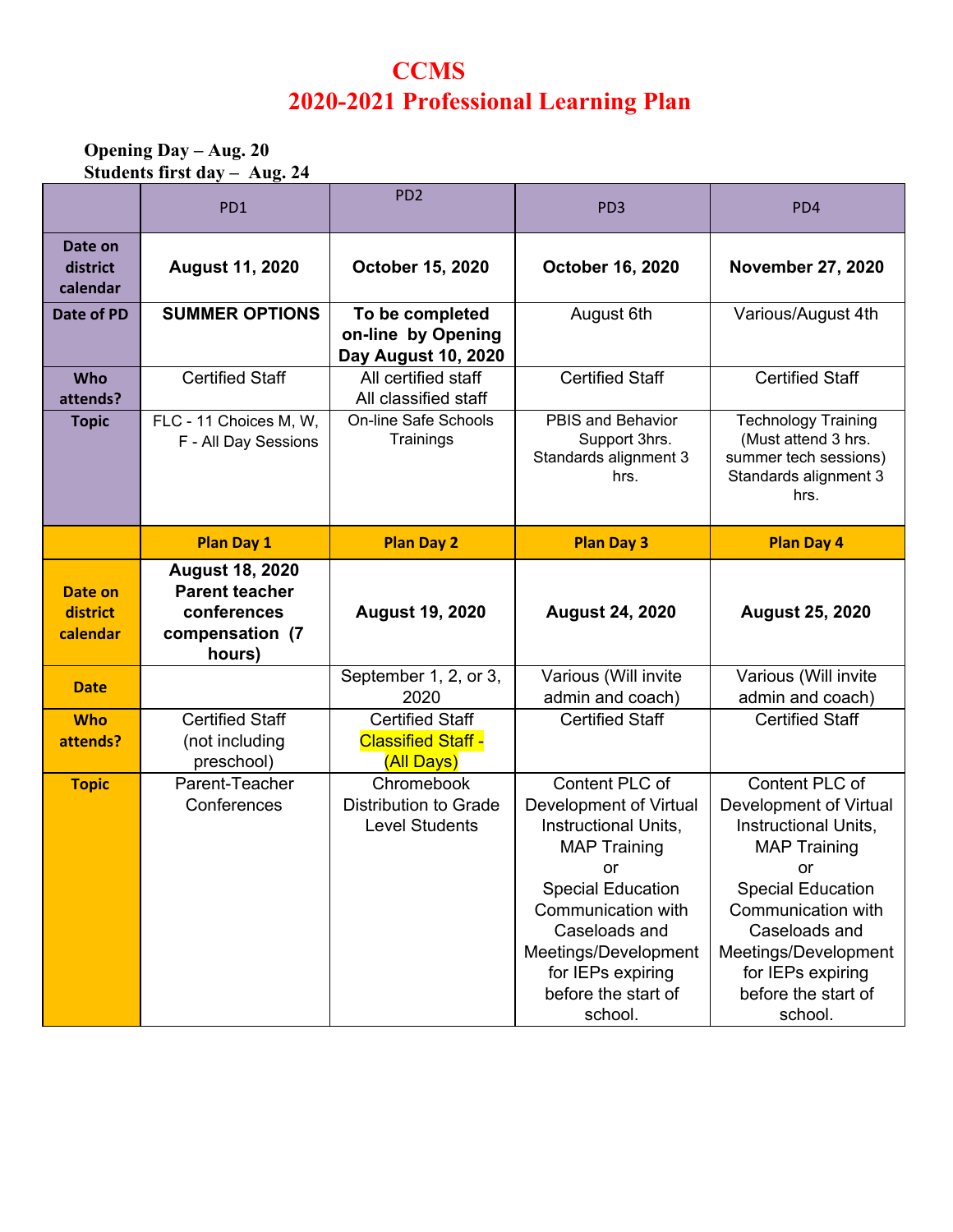|                                 | <b>Plan Day 5</b>                             | <b>Plan Day 6</b>                            | <b>Plan Day 7</b>                                                                                                                       | <b>Plan Day 8</b>                                                                                         |
|---------------------------------|-----------------------------------------------|----------------------------------------------|-----------------------------------------------------------------------------------------------------------------------------------------|-----------------------------------------------------------------------------------------------------------|
| Date on<br>district<br>calendar | 8/10/2020                                     | 8/11/2020                                    | 8/12/2020                                                                                                                               | 8/17/2020                                                                                                 |
| <b>Date</b>                     | 8/10/2020                                     | 8/11/2020                                    | 8/12/2020                                                                                                                               | 8/13/2020                                                                                                 |
| <b>Who</b><br>attends?          | <b>Certified Staff</b>                        | <b>Certified Staff</b>                       | Certified Staff,<br><b>Classified Staff</b>                                                                                             | <b>Certified Staff</b>                                                                                    |
| <b>Topic</b>                    | <b>Schoology Training</b><br>and Expectations | 1:1 Roll Out and<br><b>Team Expectations</b> | Technology Training:<br>IXL<br>Google Apps<br>Screencastify<br>EdPuzzle<br><b>Virtual Behavior</b><br>Management<br>1:1 Tricks and Tips | AM: Family first<br>contacts<br>PM: Content PLC to<br>discuss the<br>Implementation of new<br>tech tools. |

# **Other Dates of Importance**

| <b>TITLE/TOPIC</b>   | <b>Description</b> | Time                 | PD/PLAN/          | <b>Required</b> |
|----------------------|--------------------|----------------------|-------------------|-----------------|
|                      |                    | requirement/Date     | <b>Stipend</b>    | participants    |
| New Hire Orientation | Benefits and       | July 24th, 2020 -    | N/A               | All employees   |
| All Employees        | Employee           | 8:00 AM - 11:30 PM   | Required          | new to CCS      |
|                      | <b>Handbook</b>    |                      |                   |                 |
| New Camel Teacher    | New teachers to    | Scheduled for up to  | Stipend for total | All certified   |
| Training             | Campbell County    | 6 hours total after  | $6$ hours/\$23    | teachers new    |
|                      | Schools            | school (2 hour       | hour              | to Campbell     |
|                      |                    | sessions) 3 meetings |                   | County          |
| <b>OPENING DAY</b>   | -District Opening  | Optional Breakfast   | Opening Day in    | All CCS         |
| August 10, 2020      | -School level      | 7:30                 | $Calendar - Aug.$ | employees       |
|                      | trainings          | Opening Day          | 10, 2020          |                 |
|                      |                    | Superintendent       |                   |                 |
|                      |                    | Welcome and Staff    |                   |                 |
|                      |                    | Recognition          |                   |                 |
|                      |                    | 8:30-10:00           |                   |                 |

# **Safe Schools trainings**

| <b>Course</b>                                   | <b>Minutes</b> |
|-------------------------------------------------|----------------|
| *Adult/ Staff Acceptable Use Policy             | 6              |
| <b>Bloodborne Pathogen (Refresh)</b>            | 23             |
| *Bloodborne Pathogen Compliance Acknowledgement | 3              |
| <b>Boundary Invasion</b>                        | 23             |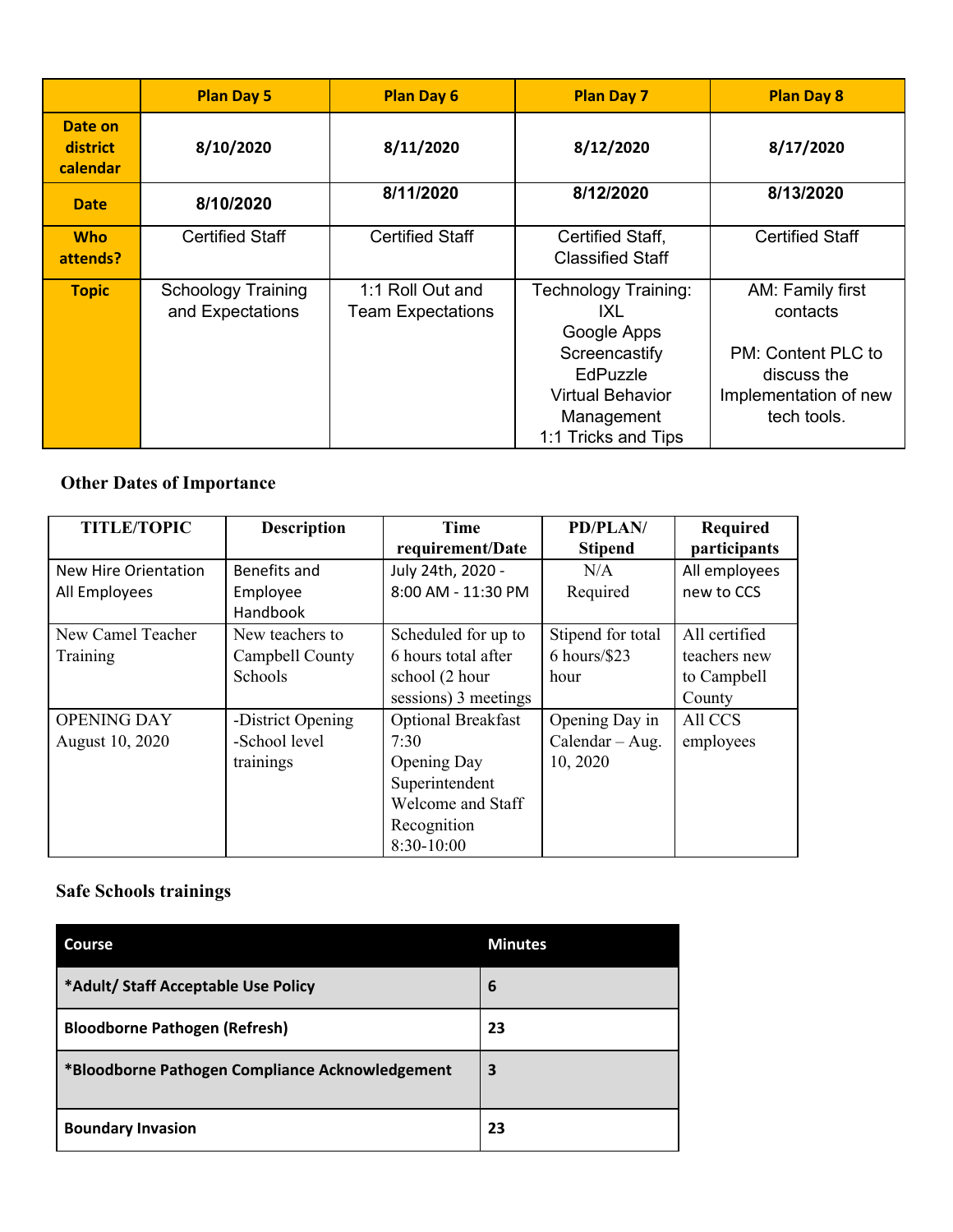| <b>Child Abuse: Mandatory Reporting (Full)</b>      | 44  |
|-----------------------------------------------------|-----|
| *Confidential Agreement                             | 4   |
| *Duty to Report Dependency, Neglect, or Abuse       | 4   |
| *Campbell County Schools Employee Handbook          | 15  |
| <b>Energy Conservation - All Staff</b>              | 18  |
| <b>FERPA (Full)</b>                                 | 14  |
| <b>Health Emergencies: Seizures</b>                 | 12  |
| <b>Restraint and Seclusion</b>                      | 26  |
| <b>Sexual Harassment: Staff-Staff</b>               | 27  |
| <b>Workplace Violence: Awareness and Prevention</b> | 21  |
| <b>Youth Suicide</b>                                | 120 |

**Total 360**

**\* Custom Course Established by Campbell County Schools**

**Additional SafeSchools Courses can be assigned or requested by employees or supervisors as needed throughout the year.**

**Medication Administration Training - Administration of medication to students during field trips shall comply with applicable law, regulation and medication administration training developed by the Kentucky Department of Education.**

**Special Education and K para trainings:**

**All sessions at CCHS Library**

**● July 30 – Paraeducator (K and special ed) training, Day 1**